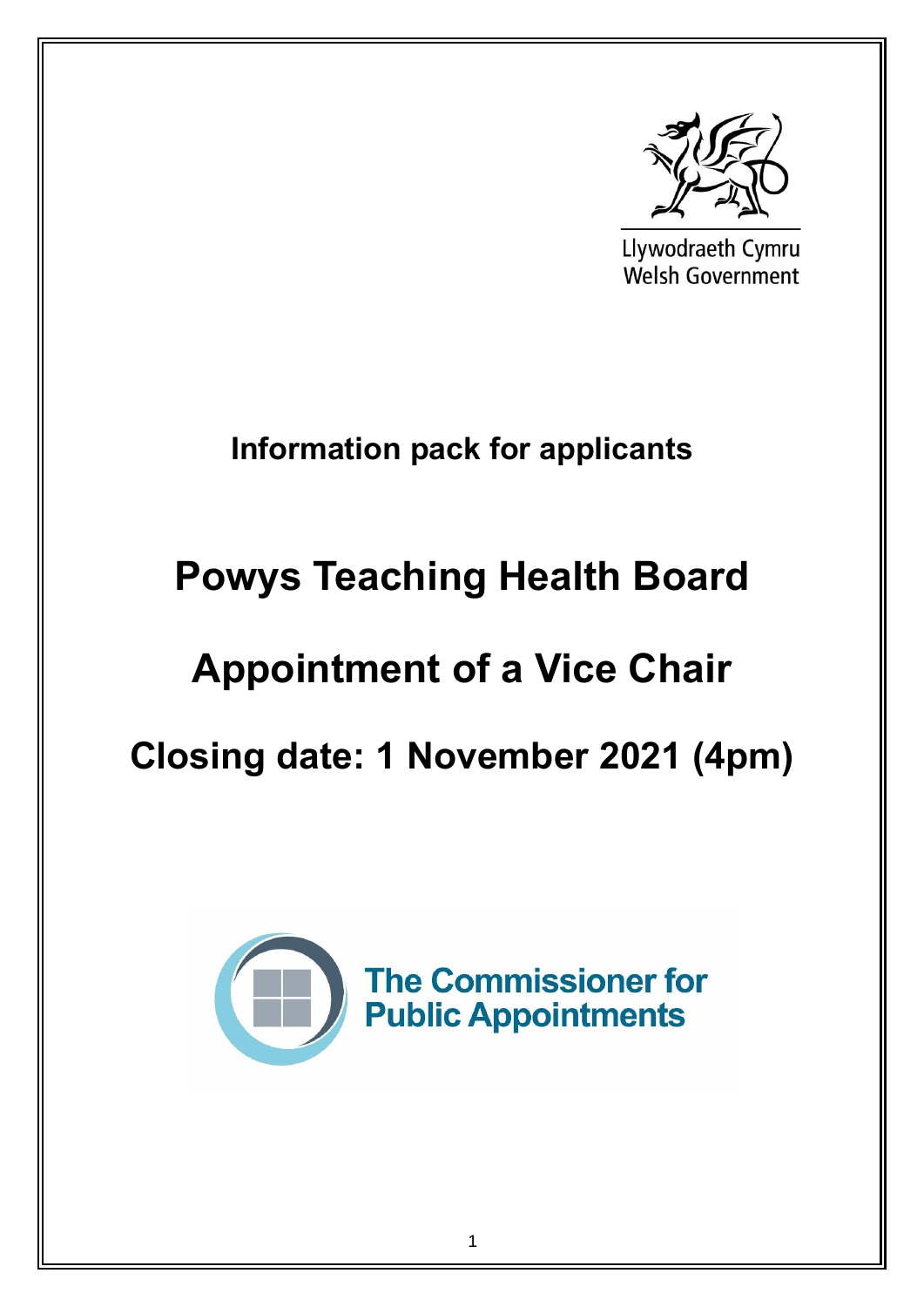| <b>Powys Teaching Health Board</b>                                    |           |  |
|-----------------------------------------------------------------------|-----------|--|
| <b>Contents</b>                                                       |           |  |
|                                                                       | Page      |  |
| <b>Making an Application</b>                                          | $3 - 5$   |  |
| Annex A: The role of Chair / Member                                   | $6 - 9$   |  |
| Annex B: The role and responsibilities of Powys Teaching Health Board | $10 - 11$ |  |
| <b>Annex C: The selection process</b>                                 | 12-13     |  |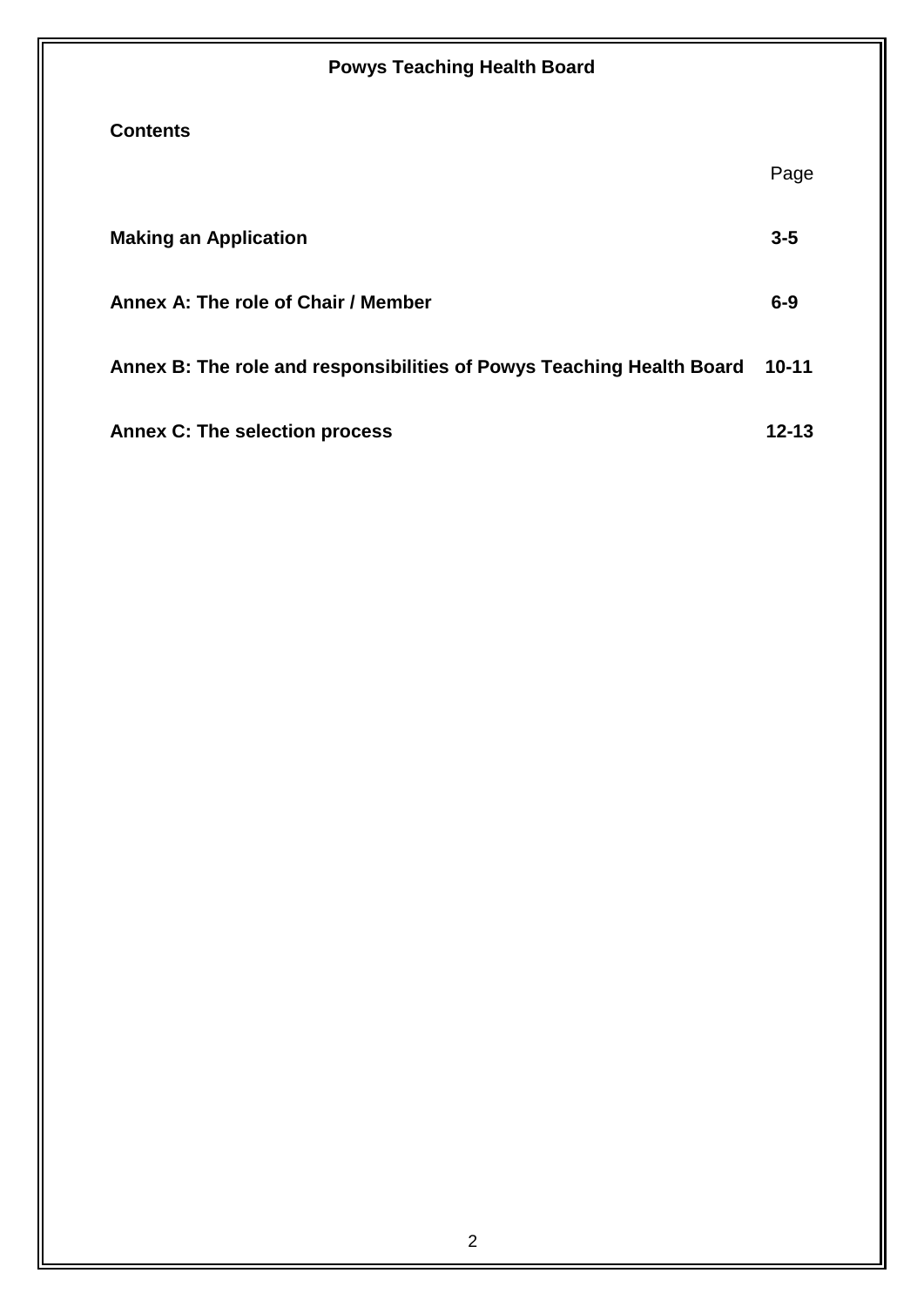### **Making an application**

Thank you for your interest in the appointment of a Vice-Chair to the Powys Teaching Health Board. The new Vice-Chair will play a full and active role in the Board's activities and deputise for the Chair in their absence. This role provides a great opportunity for the successful applicant to use their skills and experience to make a difference to the lives of people and communities served by Powys Teaching Health Board.

The attached Annexes provide details on the role of the Vice-Chair and the person specification, the role and responsibilities of Powys Teaching Health Board and the selection process.

To make an application please visit the Welsh Government public appointment website here [https://cymru-wales.tal.net/vx/lang-en-GB/mobile-0/appcentre-3/brand-](https://cymru-wales.tal.net/vx/lang-en-GB/mobile-0/appcentre-3/brand-2/candidate/jobboard/vacancy/7/adv/)[2/candidate/jobboard/vacancy/7/adv/.](https://cymru-wales.tal.net/vx/lang-en-GB/mobile-0/appcentre-3/brand-2/candidate/jobboard/vacancy/7/adv/)

To apply for this role, click on the Vice-Chair – Powys Teaching Health Board vacancy and click on 'Apply' at the bottom left hand corner. The first time you apply for a post, you will need to complete a registration form for the Welsh Government's online application system. You will only need to register once, and you will be able to keep yourself updated on the progress of your application, and any other applications you make, via your registered account.

Once you've registered, you'll be able to access the application form. To apply you will need to upload a personal statement and CV to the 'Reasons for applying' section of the online application form.

#### **Personal Statement**

The personal statement is your opportunity to demonstrate how you meet each of the criteria set out in the person specification. How you choose to present the information is up to you. However, you should aim to provide detailed examples that demonstrate how your knowledge and experience matches each of the criteria, and which describe what your role was in achieving a specific result. It will also benefit the selection panel if you can be clear which particular evidence you provide relates to which criteria. Providing separate paragraphs in relation to each criterion is common practice.

Please limit your personal statement to **two pages**. Your application may be rejected if you exceed this limit.

#### **CV**

Your CV should be no more than **three pages**. Please ensure your CV includes brief details of your current or most recent post and the dates you occupied this role. Please identify any past or present Ministerial appointments.

#### **References**

Please provide two referees (employer and personal) who will be contacted for successful candidates only. In order to preserve the highest standards of integrity and propriety, we are unable to accept Assembly Members or Welsh Government employees as referees for applications for membership of public bodies.

#### **Indicative timetable**

Closing date: 01/11/21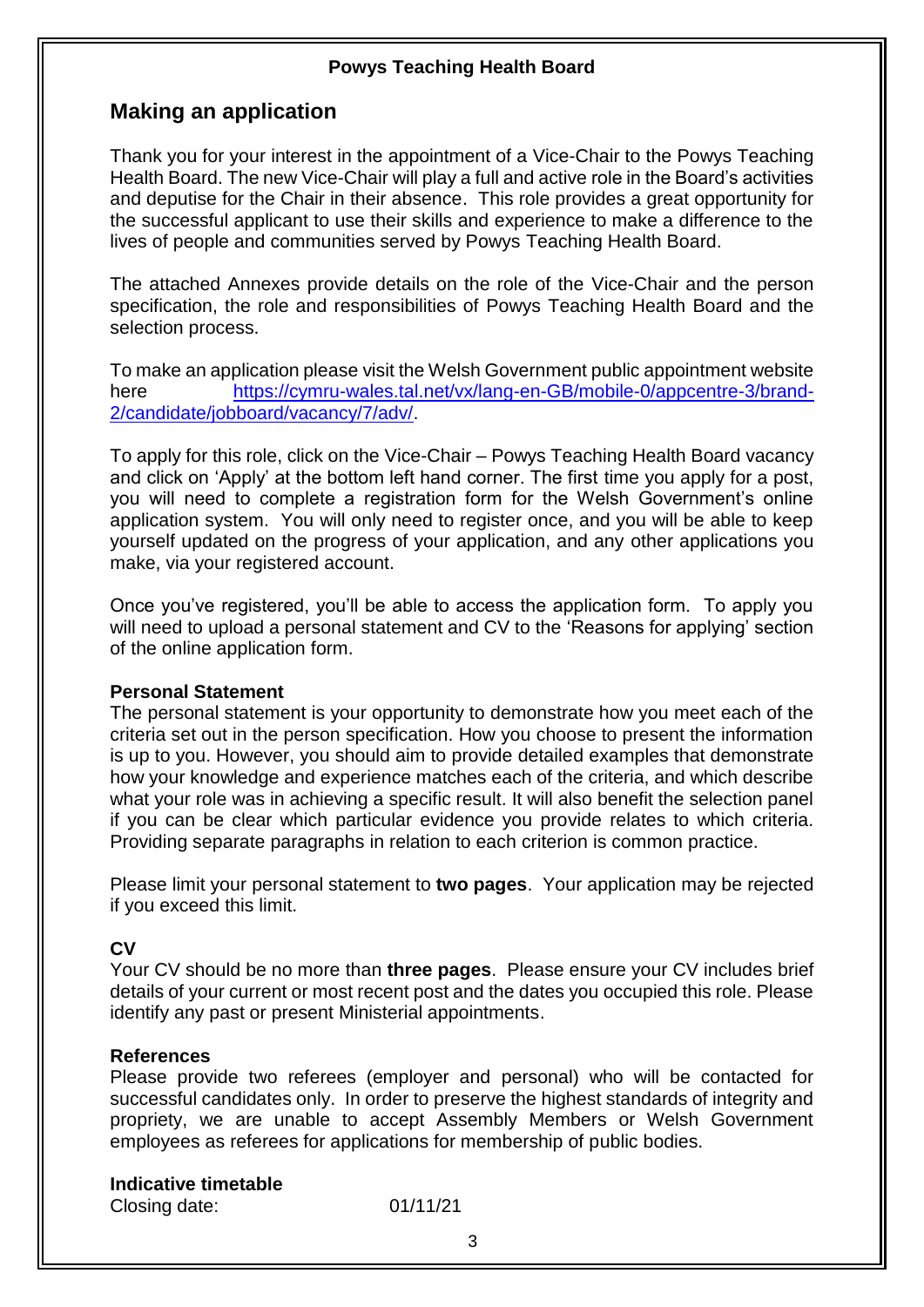| Shortlisting: | 09/11/21 |
|---------------|----------|
| Interviews:   | 15/12/21 |

#### **Diversity Statement**

The Welsh Government believes that public bodies should have board members who reflect Welsh society - people from all walks of life - to help them understand people's needs and make better decisions. This is why the Welsh Government is encouraging a wide and diverse range of individuals to apply for appointments to public bodies. Applications are particularly welcome from all under-represented groups including women, people under 30 years of age, black, Asian and minority ethnic people, disabled people, and lesbian, gay, bisexual and transgender people.

#### **Disability Confident**

The Welsh Government accepts the social definition of disability, in which it is recognised that barriers in society act to disable people who have impairments or health conditions or who use British Sign Language. We are committed to removing barriers so that all staff can perform at their best. The Equality Act 2010 uses the medical definition of disability ("a physical or mental impairment which has a substantial and long-term impact on a person's ability to carry out normal day to day activities").

We guarantee to interview anyone who is disabled whose application meets the minimum criteria for the post. By 'minimum criteria' we mean that you must provide us with evidence in your application which demonstrates that you generally meet the level of competence for the role and any qualifications, skills or experience defined as essential.

If you would like a guaranteed interview, please contact the Public Appointments Team by email [PublicAppointments@gov.wales](mailto:PublicAppointments@gov.wales) to let them know.

If you have an impairment or health condition, or use British Sign Language and need to discuss reasonable adjustments for any part of this recruitment process, please contact the Public Appointments team as above as soon as possible and a member of the team will contact you to discuss your requirements and any questions you may have.

#### **Contacts:**

For further information regarding the selection process, please contact:

Public Appointments Team Public Bodies Unit Email: [publicappointments@gov.wales](mailto:publicappointments@gov.wales)

For further information regarding the role of the Powys Teaching Health Board and the role of Vice-Chair please contact the Chair of Powys Teaching Health Board Prof Vivienne Harpwood on:

Tel: 01874 712643 Email: vivienne.harpwood@wales.nhs.uk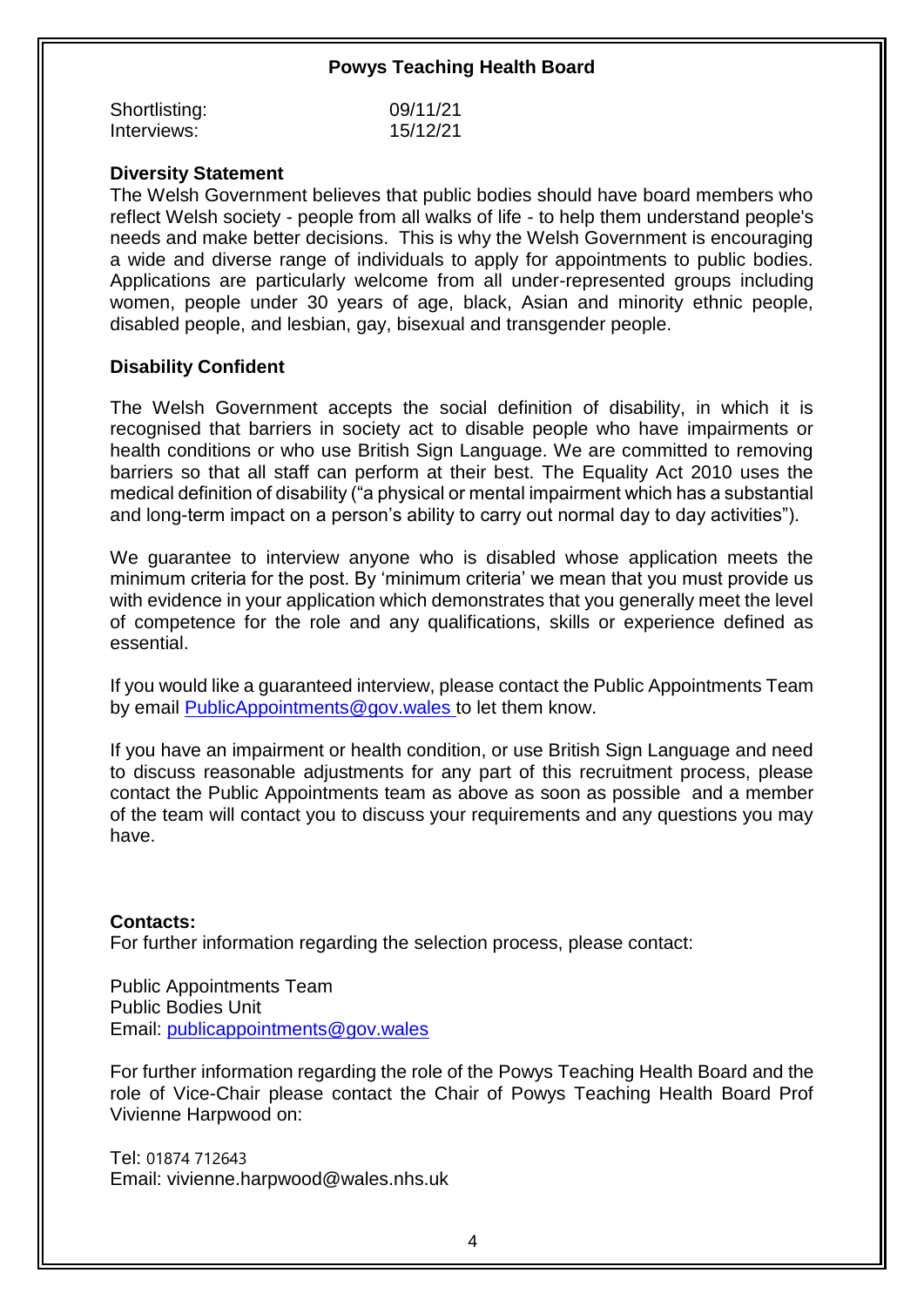If you need any further assistance in applying for this role, please contact [publicappointments@gov.wales.](mailto:publicappointments@gov.wales)

For further information about Public Appointments in Wales, please visit [www.gov.wales/publicappointments](http://www.gov.wales/publicappointments)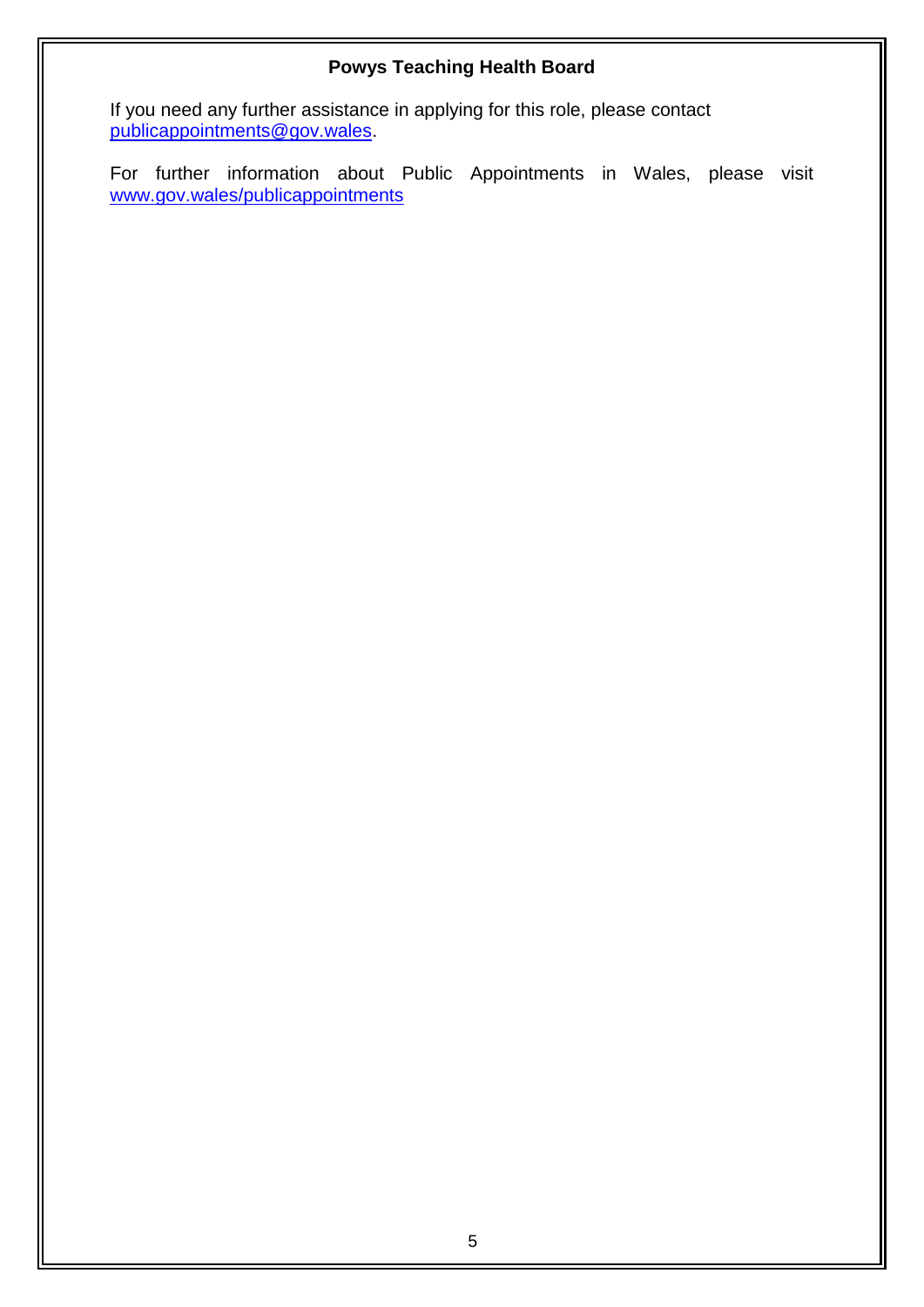### **Appointment of Vice-Chair of the Powys Teaching Health Board**

#### **Role description and person specification**

This role provides a great opportunity for the successful applicant to use their skills and experience to make a difference to the lives of people and communities served by Powys Teaching Health Board.The Vice-Chair will be a member of the Board and will deputise for the Chair in the latter's absence.

#### **Role and responsibilities**

The Vice-Chair will:

- Be required to play a full and active role in the clinical and corporate governance of the Health Board and will be expected to bring to the Board an independent judgement on issues of performance, key appointments, looking ahead and accountability;
- Contribute to the work of the Board based on the basis of their independence, their past experience and knowledge, and their ability to stand back from the day to day operational management of the organisation;
- Contribute to and accept corporate decisions to ensure a joined up, robust and transparent decision-making process on the part of the Board;
- Be expected, in time, to understand fully the business of the Health Board through active involvement in key committees to enable the effective performance of the Board;
- Work closely with other public, private and voluntary organisations and ensure that the views of patients, carers and families are considered fully in helping to shape, develop and improve services.

In addition to their corporate role across the breadth of the Health Board's responsibilities, the Vice-Chair will have a specific brief to oversee the Health Board's primary care, community care and mental health services ensuring a balanced care model to meet the needs of the Powys population. The Vice-Chair will:

- **Provide strong, effective and visible leadership,** across primary care, community care, and mental health services; internally through the Board and its committees, and externally through their connections with a wide range of stakeholders and partners within the wider community or Powys and nationally;
- **Fulfil** the role of "Lead Member for Children and Young People's Services", as a requirement in the Children Act 2004;
- **Chair** the Board's Experience, Quality and Safety Committee which oversees all aspects of quality, safety and experience, and compliance with mental health legislation and associated codes of practice;
- **Oversee** the Health Board's performance in the planning delivery and evaluation of primary care, community care and mental health services ensuring a balanced care model to meet the needs of the Powys population.
- **Work effectively** with community partners**,** particularly within their sphere of responsibility and more widely supporting the Chair to ensure that the organisational culture and working practices are based upon a spirit of open,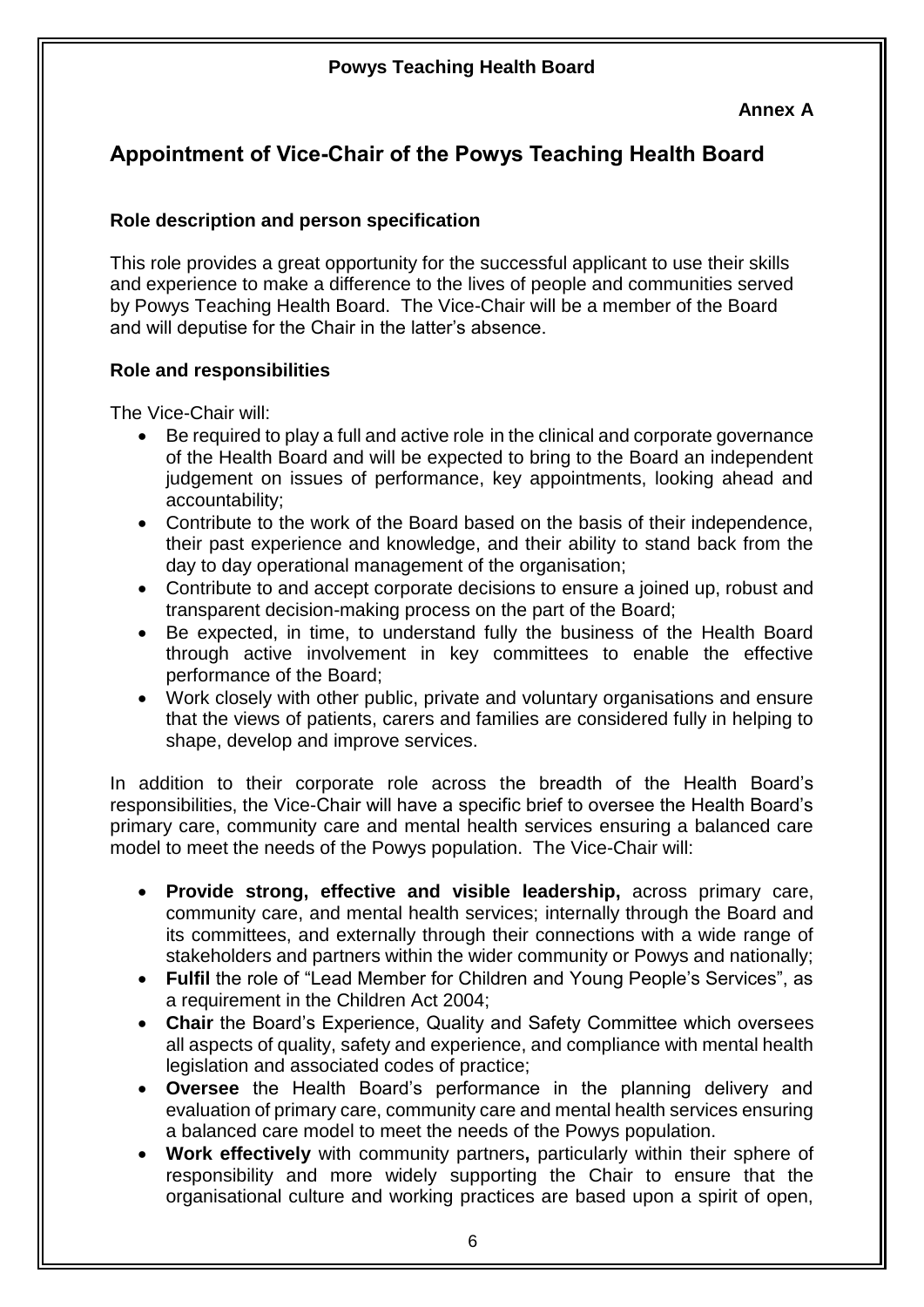meaningful and sustainable partnerships. The Vice-Chair will have excellent communication skills and will, through effective scrutiny, assure the Board that the organisational structures give equal weight to primary care, community care and mental health services along with other services and provide opportunities for contractor services to fully engage in the design of services;

- **Support the Health Board's performance management processes**, to ensure integrated performance management and improvement;
- **Help build and sustain a direct relationship** with primary care contractor professionals, ensuring their full engagement in the work of the Health Board;
- **Undertake an external ambassador role**, when representing the Chair, delivering in the public spotlight and instilling public confidence.
- **Act as a Corporate Trustee** of PTHB Charity

#### **Person Specification**

#### **Person Specification**

To be considered, you must be able to demonstrate that you have the qualities, skills and experience to meet all the essential criteria for appointment.

#### **Essential Role Specific Criteria**

You will be able to demonstrate:

Knowledge & Experience

- A knowledge and understanding of the challenges and opportunities for the area served by Powys Teaching Health Board.
- Ability to work with the executives to ensure the Board leads the organisation effectively. Where necessary, demonstrating skills that will hold the executives to account for performance whilst maintaining a constructive relationship
- Experience of leading and developing a successful private, public or third sector organisation, with the ability to look ahead and provide strategic leadership.
- Experience of working within communities and multi-disciplinary teams.

#### Personal Attributes & Skills

- An ability to lead and inspire staff, to look ahead and identify key issues for the organisation.
- Strong interpersonal skills with personal impact and credibility to be an effective advocate and ambassador with strong influencing and negotiating skills;
- Ability to discharge the Vice-Chair role in the context of the broader statutory and corporate responsibilities of the Board and the roles of the Chair and Chief Executive.

Candidates must also demonstrate:

- A clear understanding and commitment to equality issues and challenging discriminatory practices.
- A clear understanding and commitment to Nolan's 'Seven Principles of Public Life'.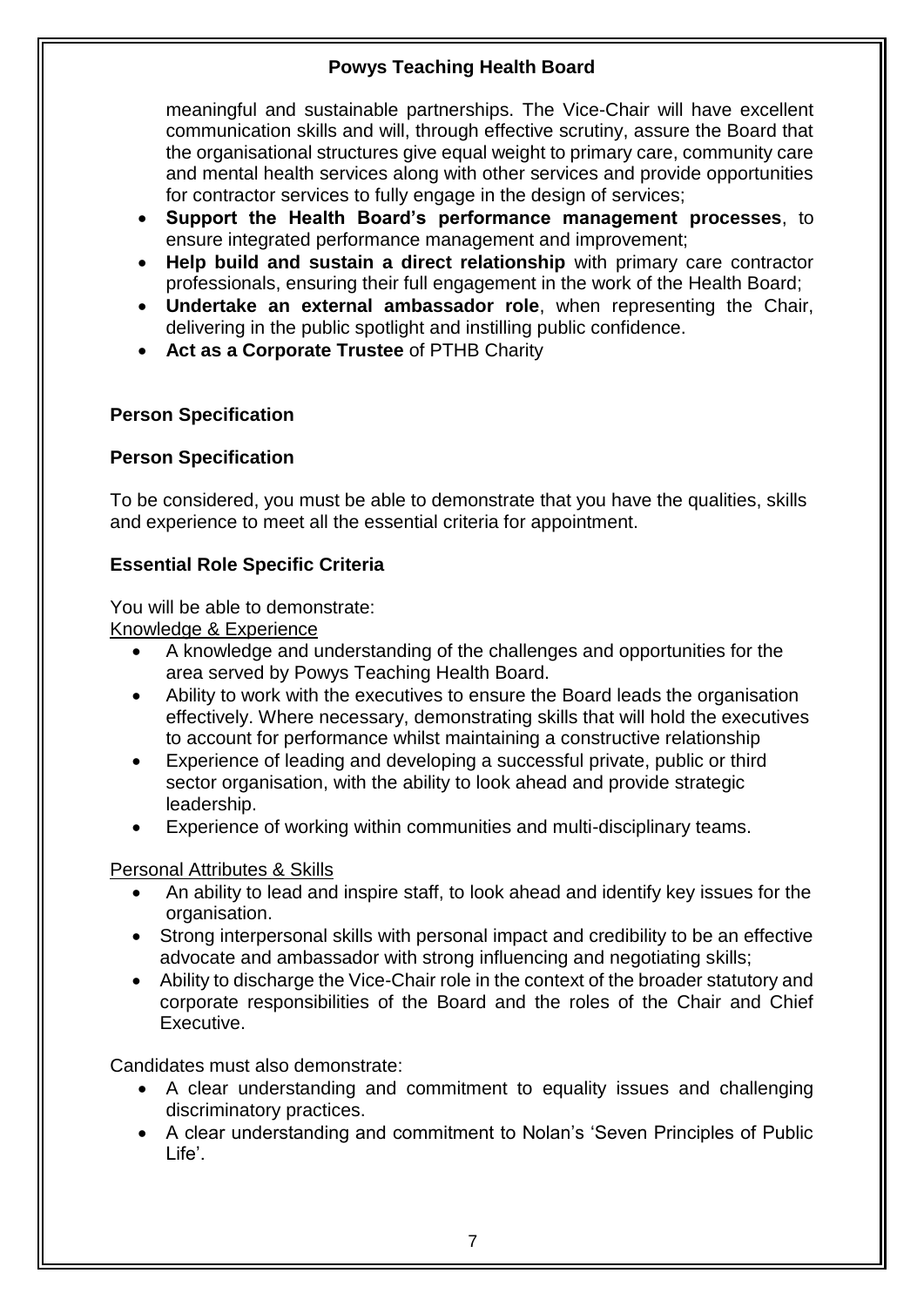#### **Welsh Language**

The Welsh Language skill level for this appointment is Desirable

| Key facts about the post<br>Location: | Glasbury House, Bronllys, Brecon                                                        |
|---------------------------------------|-----------------------------------------------------------------------------------------|
| Time Commitment:                      | Minimum of 13 days per month                                                            |
| Tenure of office:                     | Initial appointment of 4 years                                                          |
| Remuneration:                         | £34,788 per annum plus travel and other<br>reasonable expenses within reasonable limits |

#### **Eligibility**

A person shall be disqualified from appointment if he/she:

- a. has within the preceding 5 years been convicted in the UK, Channel Islands or the Isle of Man of any offence and has had passed on him/her a sentence of imprisonment (whether suspended or not) for a period of not less than 3 months;
- b. has been adjudged bankrupt or has made a composition or arrangement with his creditors;
- c. has been dismissed, otherwise than by reason of redundancy, or non-renewal of a fixed term contract, from any paid employment with a health service body;
- d. is a person whose tenure of office as the chair, member or director of a health service body has been terminated because his/her appointment is not in the interests of the health service, for non-attendance at meetings or for nondisclosure of pecuniary interest; and
- e. is an employee of a Trust or Health Board.

It is the policy of the Welsh Government that all recent employees of LHBs and NHS Trusts should serve a non-involvement break before being considered for an NHS Public Appointment

Applicants should also note that being a member of Powys Teaching Health Board is a disqualifying post for membership of the National Assembly for Wales under the National Assembly for

Wales (Disqualification) Order 2015. <http://www.legislation.gov.uk/uksi/2015/1536/contents/made>

If you are successful, you will receive a letter from the Minister for Health and Social Services appointing you as a Vice Chair of Powys Teaching Health Board, which will confirm the terms on which the appointment is offered. Your appointment will be subject to a reference check undertaken by the Welsh Government's Public Bodies Unit and to a DBS check undertaken by the NHS Wales Shared Services Partnership. Attendance at the NHS Wales Independent Member Induction Programme is mandatory on appointment and you will be required to attend the next available course.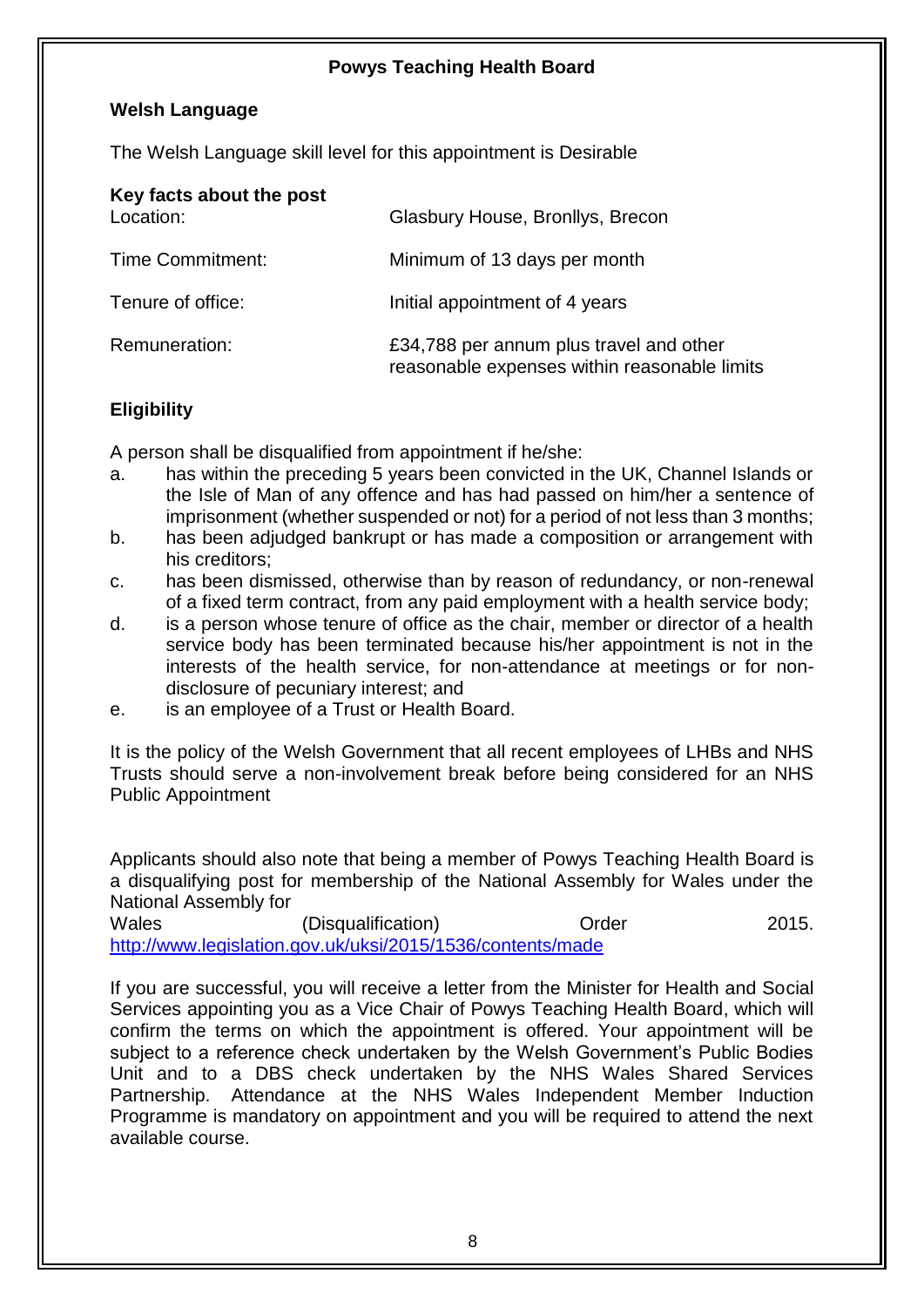#### **Conflict of Interests**

When applying you will be asked to declare any private interests which may, or may be perceived to, conflict with the role and responsibilities as Vice-Chair of Powys Teaching Health Board, including any business interests and positions of authority outside of the role in Powys Teaching Health Board.

Any conflicts of interest will be explored at interview. If appointed, you will also be required to declare these interests on a register which is available to the public.

#### **Due Diligence**

Welsh Government Public Bodies Unit will undertake due diligence checks on all candidates successfully sifted to interview. This will include, but not necessarily be limited to social media and Internet searches. As a result, you may be asked questions at interview in relation to any due diligence findings.

#### **Standards in public life**

You will be expected to demonstrate high standards of corporate and personal conduct. All successful candidates will be asked to subscribe to the Code of Conduct for Board Members of Public Bodies, you can access this document at:

[https://www.gov.uk/government/publications/code-of-conduct-for-board-members-of](https://www.gov.uk/government/publications/code-of-conduct-for-board-members-of-public-bodies)[public-bodies](https://www.gov.uk/government/publications/code-of-conduct-for-board-members-of-public-bodies)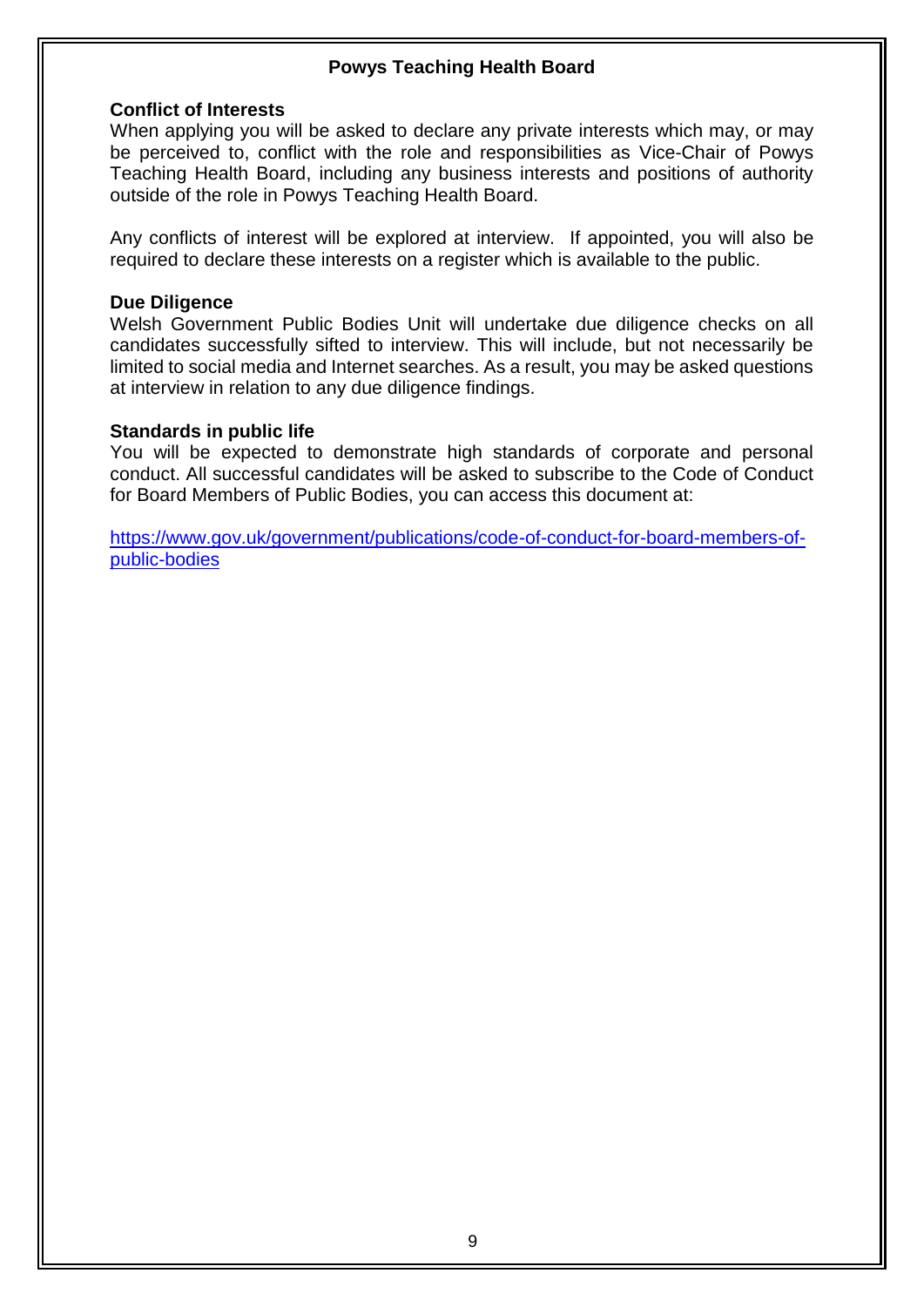## **The role and responsibilities of Powys Teaching Health Board**

#### **Background**

#### **Powys Teaching Health Board**

Powys is one of the most rural counties in the UK. Whilst the county is approximately 25% of the landmass of Wales, it has only 5% of the population. The population in Powys is older compared to the rest of Wales and the proportion of older people is growing. The working age adult population is smaller compared to Wales and it is predicted that the number of young people and working age adults will decrease, whilst the number of older people will increase. It is predicted that there will be an 8% decline in the Powys population by 2039.

The county has a strong network of small towns and villages with a high level of community commitment and a strong voluntary sector. Unemployment is low, however Powys has a low income economy with low average earnings and house prices that are high when compared to other areas in Wales. Five areas (Lower Super Output Areas) are among the most deprived 30% in Wales, clustered around the main market towns with higher residential populations.

There are generally good health outcomes in the County and people live longer and spend more years in good health than the national average, eating a healthier diet and being more physically active. Fewer people feel lonely and there is a greater sense of community and satisfaction with life. 83% report that they feel they belong to their local area, compared to 75% in Wales as a whole. However, whilst general health is good, there are issues that have informed our long term strategy. 1 in 5 people still smoke, 1 in 4 children are overweight or obese on entering school and 6 in 10 adults are overweight or obese. Health inequalities amongst people living in the most deprived areas of Powys are significant; a child born in the most deprived area lives approximately 10 years (boys) to 14 years (girls) less than a child born in the least deprived area.

Powys Teaching Health Board is both a commissioner and a direct provider of healthcare and different to other health boards in Wales in relation to the proportion of services that are provided to the population by other health care providers. The health board's budget is circa £300m. 50% is spent on secondary and specialist care, 20% is spent on primary care and 30% is spent on directly provided services. The directly provided services are delivered through a network of community services and community hospitals which includes mental health, learning disabilities, maternity and children's services. Care is also provided in Powys through primary care contractors such as General Practices, Dental Practices, Pharmacists and Optometrists, as well as the Third Sector. There is also provision of an increasing range of consultant, nurse and therapy led outpatient sessions, day theatre and diagnostics in community facilities, bringing care closer into Powys itself and closer to people's own communities and homes.

In relation to commissioning, there are some unique characteristics that set the Powys context. Being an entirely rural County with no major urban conurbations and no acute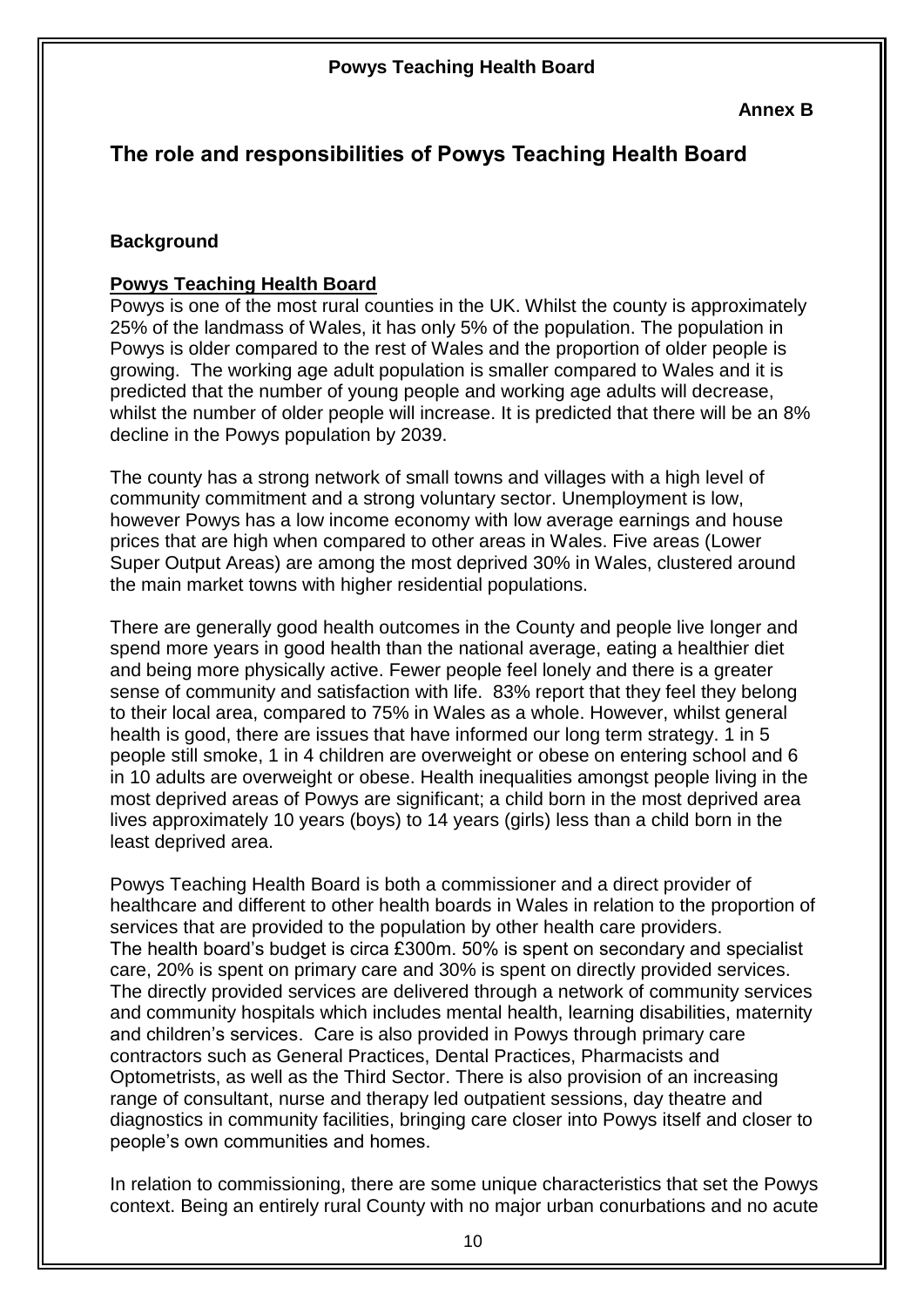general hospitals, people in Powys have to travel outside the county for many services, including secondary and specialist healthcare, higher education, employment and leisure.

The health board buys services on behalf of the population from 15 main NHS provider organisations across England and Wales. Shrewsbury and Telford Hospitals NHS Trust makes up the largest proportion of our commissioned activity and Wye Valley NHS Trust is the second largest. In Wales, the health board buys services from Hywel Dda, Aneurin Bevan, Swansea Bay and Cwm Taf Morgannwg University Health Boards and others in smaller proportions. This covers all specialities, however PTHB is not the majority commissioner of any acute provider.

#### **The Board**

The purpose of NHS Boards is to govern effectively and in doing so to build public and stakeholder confidence that their health and healthcare is in safe hands. This fundamental accountability to the public and stakeholders is delivered by building confidence:

- In the quality and safety of health services.
- That resources are invested in a way that delivers optimal health outcomes.
- In the accessibility and responsiveness of health services.
- That the public can appropriately shape health services to meet their needs.
- That public money is spent in a way that is efficient and provides value for money.

The three key roles through which the Board demonstrates leadership within the organisation are:

- **Formulating strategy**.
- **Ensuring accountability** by holding the organisation to account for the delivery of the strategy and through seeking assurance that systems of control are robust and reliable.
- **Shaping a positive culture** for the Board and the organisation.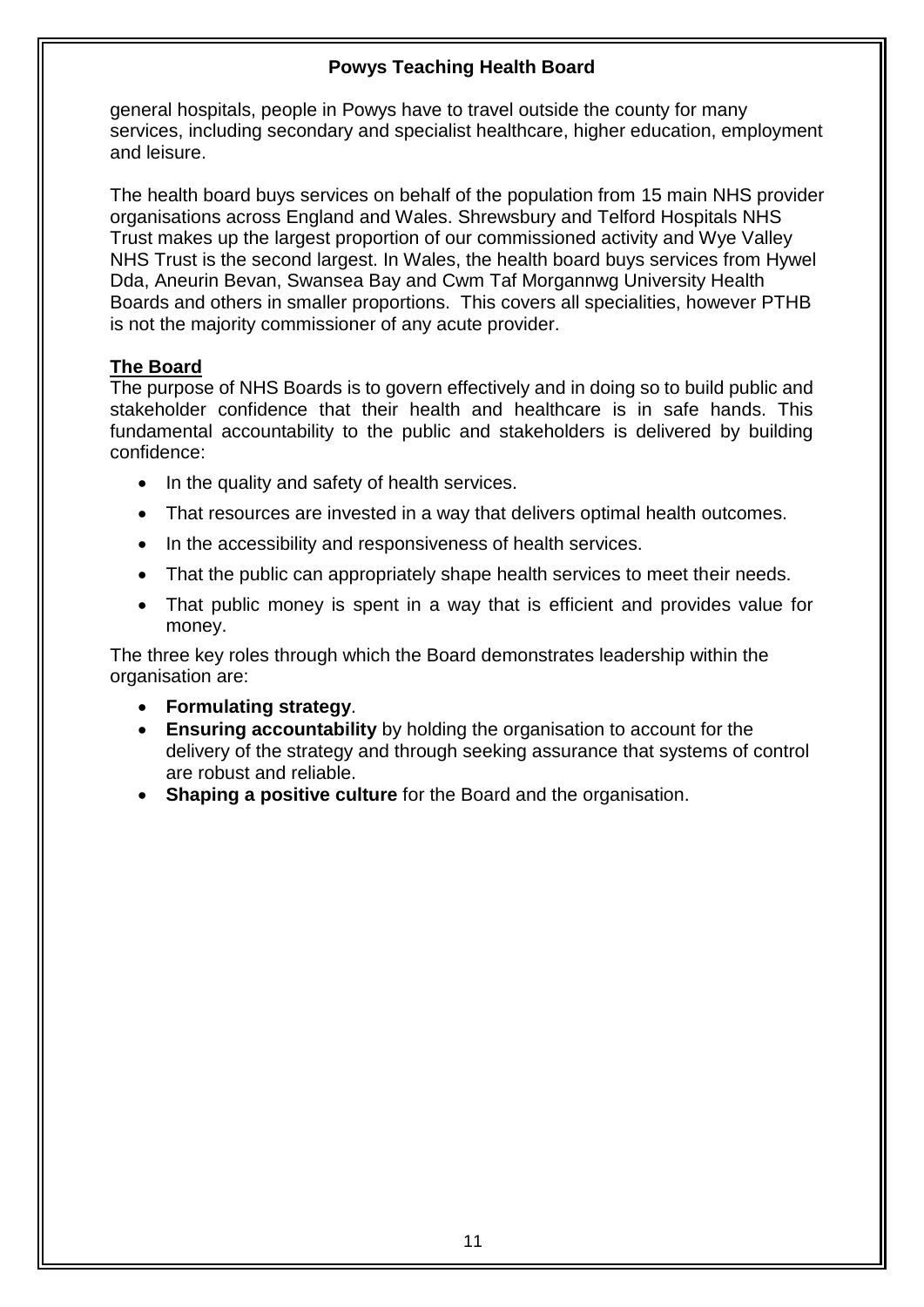**Annex C**

### **The selection process**

The interview panel will assess candidates' CVs and personal statements to determine who it believes best meet the criteria for the role, and who will be invited to interview. The panel will rely only on the information you provide in your CV and statement to assess whether you have the skills and experience required. Please ensure that you provide evidence to support how you meet all of the essential criteria.

The selection panel will be chaired by the PTHB Chair, Vivienne Harpwood of Powys Teaching Health Board and will also comprise Becky Gorman, Welsh Government representative and Carl Cooper as an Independent Panel Member.

Your application may be "long-listed", subject to the volume of applications received, before it is passed to the shortlisting panel for consideration. You should be aware that in this situation, your application might not be considered in full by all of the panel.

We anticipate that on 09/11/21 the panel will have decided who will be invited for interview on 15/12/21. It is our intention that interviews will take place via Microsoft Teams.

The panel will select for interview only the strongest applicants who it feels have demonstrated that they best meet the criteria set out in the person specification. However, if you have applied under the guaranteed interview scheme **and you meet the minimum essential criteria** for the post, then you will also be invited for interview.

If you are invited to interview and if the interview date is not already provided in this information pack, we will aim to provide you with as much notice as we can of the interview date. If you are unable to make the arranged interview date, we will endeavour to re-arrange it but it might not be possible due to time constraints within the appointment timetable or selection panel availability.

You will receive email communication from Welsh Government's application centre to let you know whether or not you have been invited to be interviewed.

If invited to interview, the panel will question you about your skills and experience, asking specific questions to assess whether you **meet the criteria** set out for the post.

Candidates who the panel believe are 'appointable', will be recommended to Ministers who will make the final decision. The Minister may choose to meet with appointable candidates before making a decision. If she/he does, she/he will meet all candidates and in the presence of the panel chair or their nominated representative. There will be a time gap between interview and a final appointment decision being made. Candidates who have been interviewed will be kept informed of progress.

If you are successful, you will receive a letter appointing you as Vice-Chair of the Powys Teaching Health Board, which will confirm the terms on which the appointment is offered.